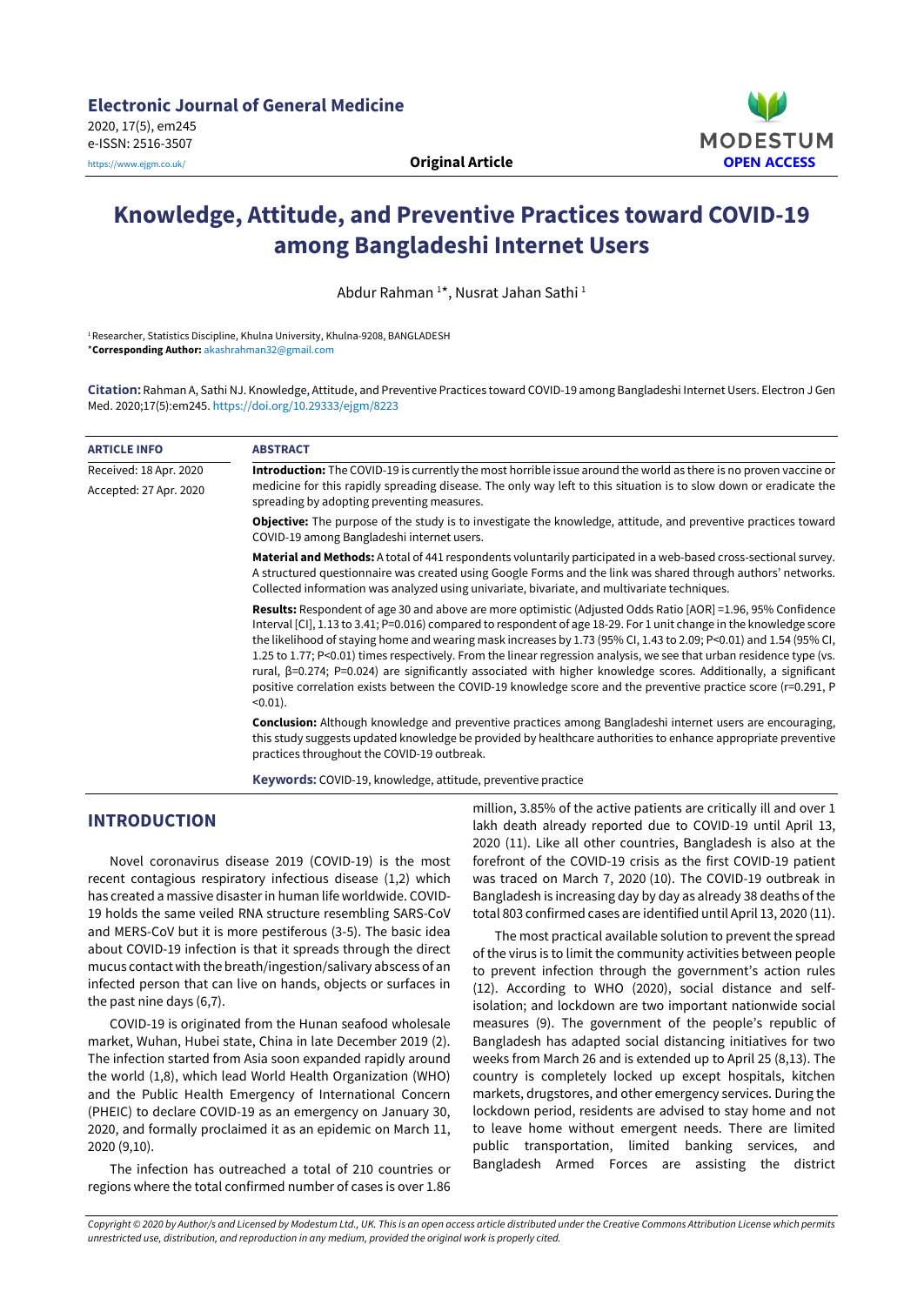| Table 1. Distribution of knowledge, attitude and preventive practices toward COVID-19 |  |  |  |  |
|---------------------------------------------------------------------------------------|--|--|--|--|
|---------------------------------------------------------------------------------------|--|--|--|--|

| Question/statement (True/False)                                                              |             | Response        |            |
|----------------------------------------------------------------------------------------------|-------------|-----------------|------------|
| Knowledge about COVID-19                                                                     | <b>True</b> | False           | Don't Know |
| Fever, fatigue, dry cough and shortness of breath are symptoms of COVID-19 (True)            | 413 (93.7)  | 13(2.9)         | 15(3.4)    |
| If one gets cold, cough or fever he/she is COVID-19 infected (False)                         | 12(2.7)     | 406 (92.1)      | 23(5.2)    |
| The best way to prevent COVID-19 is to avoid the crowd and staying at home (True)            | 422 (95.7)  | 13(2.9)         | 6(1.4)     |
| Children and young boys/girls have no risk of death due to COVID-19 (False)                  | 33(7.5)     | 392 (88.9)      | 16(3.6)    |
| If a crowd happens due to religious purpose there is no chance of COVID-19 spreading (False) | 14(3.2)     | 412 (93.4)      | 15(3.4)    |
| COVID-19 can only go inside the body through the nose but not through eyes and mouth (False) | 23(5.2)     | 396 (89.8)      | 22(5)      |
| Who looks healthy and has no cough or fever can't spread COVID-19 (False)                    | 44 (10)     | 358 (81.2)      | 39(8.8)    |
| Overall knowledge score (mean + SD)                                                          |             | $6.35 \pm 1.16$ |            |
| <b>Attitude toward COVID-19</b>                                                              | <b>Yes</b>  |                 | No         |
| Do you think the COVID-19 situation will stay under control?                                 | 184 (41.7)  |                 | 257(58.3)  |
| Preventive practices toward COVID-19                                                         | <b>Yes</b>  |                 | No         |
| Staying home during the lockdown                                                             | 411 (93.2)  |                 | 30(6.8)    |
| Washing hands with soap or other anti-viral materials when returning the home                |             | 435 (98.6)      | 6(1.4)     |
| Wearing masks when going outside the home                                                    | 403 (91.4)  |                 | 38(8.6)    |
| Maintaining safe distance with people (3 feet) when going outside the home                   | 384 (87.1)  |                 | 57 (12.9)  |
| Overall practice score (mean + SD)                                                           |             | $3.70 + 0.62$   |            |

NB: SD=Standard Deviation

administration to combat COVID-19 situation through ensuring social distancing (14).

Currently, there is no treatment or vaccine against COVID-19, prevention of epidemic is not only the grand but the mere option (15). After all, World Health Organization (WHO) offers the most effective preventive measures: maintain physical distance (minimum 3 feet or 1 meter) from other persons; the hands must be cleaned immediately after contact with the respiratory tract; avoid touching eyes, nose and mouth frequently; regular cleaning and disinfection of environmental and other frequently touched surfaces; improve living space airflow by opening as many windows and doors as possible; fever, cough, and difficulty in breathing, seek immediate treatment (16-18).

Since no proven vaccine/medicine is available for COVID-19 and Bangladesh is a densely populated country so this type of highly contagious disease can be very lugubrious for the country. In this study, we investigated the knowledge, attitude and preventive practices during the rapid outbreak of COVID-19 among Bangladeshi internet users.

# **MATERIALS AND METHODS**

#### **Design of the Study**

The web-based cross-sectional study was carried out from April 7 to April 10, 2020, among Bangladeshi internet users. Since the country is maintaining a lockdown and restriction of movement to minimize COVID-19 spreading so it was the best available method to the authors to conduct the study using a convenience web-based survey. A self-reported structured questionnaire was prepared using the Google forms and the link was shared through email, Facebook groups, and other authors' networks. The Cronbach's alpha for the questionnaire is 0.64 indicating the questionnaire is a valid and reliable tool to assess the study purpose. The eligibility criteria to participate in the survey was to be a Bangladeshi internet user of age 18 years or above, understanding the study purpose, and willingness to voluntary participation. Each of the participants was explained the purpose of the study prior to attending the survey and only those agreed to the consent of voluntary willingness participated in the survey. The original

questionnaire was written using the Bengali language which was further translated to English for preparing the study report. The survey was web-based and totally relied on the voluntary participation of all the eligible respondents so no prior sample size was calculated yet 441 valid samples were collected during the survey period.

## **Measures**

The self-reported questionnaire consisted of demographic characteristics, respondent's knowledge, attitude, and preventive practices toward COVID-19. The questionnaire was divided into three different sections where the first section consists of demographic characteristics such as age, sex, education, marital status, occupation, residence type, and division of the respondent. The second section consisted of both knowledge and attitude toward COVID-19. A total of seven knowledge related questions were prepared and the respondent had to choose between a true/false or don't know option for these questions. 1 point was assigned for each correct answer and 0 was assigned for an incorrect/unknown answer. The third section consisted of four preventive practices for COVID-19. Both attitude and preventive practices were answered in a yes/no scale. For each preventive practice, 1 point was assigned and 0 for non-practice. **Table 1** displays the translated knowledge, attitude and preventive practicerelated questions among those knowledge and practice related questions were developed using information from the World Health Organization's COVID-19 advice for the public (18).

#### **Statistical Analysis**

The data was analyzed using Statistical Package for Social Science (SPSS) version 23 software. Frequency, percentage and mean scores were calculated under descriptive analysis. The association between the different response and participants demographic characteristics were tested using ttest, one-way ANOVA or Chi-square test as appropriate. Under a multivariate technique to identify associated factors with the response, both linear regression and binary logistic regression were performed. We used stepwise backward likelihood ratio method for both the regression analysis. The prior level of significance was set to 0.05 (two-tailed).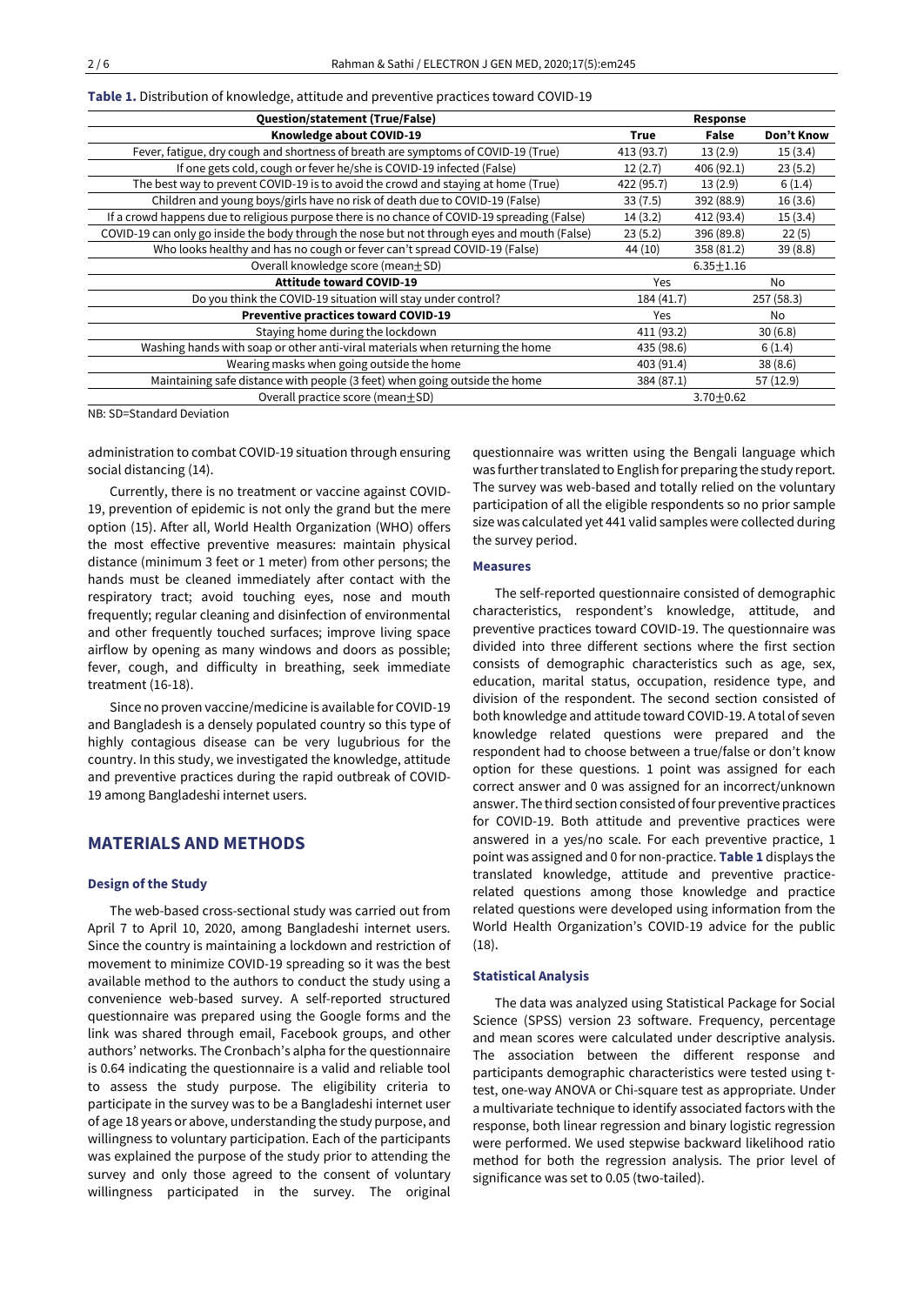**Table 2.** Univariate and Bivariate characteristics with chi-square test for respondents' attitude toward COVID-19

| <b>Categories</b>     |                    |            | Do you think the COVID-19 situation will stay under control |            |            |            |          |           |
|-----------------------|--------------------|------------|-------------------------------------------------------------|------------|------------|------------|----------|-----------|
|                       |                    | Count      | No                                                          |            | <b>Yes</b> |            | $\chi^2$ | P value   |
|                       |                    | (%)        | Count                                                       | Percentage | Count      | Percentage |          |           |
|                       | 18-29              | 378 (85.7) | 229                                                         | 60.6%      | 149        | 39.4%      |          | $0.016$ " |
| Age                   | 30 and above       | 63(14.3)   | 28                                                          | 44.4%      | 35         | 55.6%      | 5.78     |           |
| Sex                   | Male               | 303 (68.7) | 186                                                         | 61.4%      | 117        | 38.6%      | 3.85     | 0.050     |
|                       | Female             | 138 (31.3) | 71                                                          | 51.4%      | 67         | 48.6%      |          |           |
| <b>Education</b>      | Bachelor or higher | 304 (68.9) | 193                                                         | 63.5%      | 111        | 36.5%      | 10.93    | $-0.01$ " |
|                       | Up to HSC          | 137(31.1)  | 64                                                          | 46.7%      | 73         | 53.3%      |          |           |
| Occupation            | Student            | 281 (63.7) | 169                                                         | 60.1%      | 112        | 39.9%      | 1.11     | 0.292     |
|                       | Others             | 160 (36.3) | 88                                                          | 55.0%      | 72         | 45.0%      |          |           |
|                       | Urban              | 333 (75.5) | 202                                                         | 60.7%      | 131        | 39.3%      |          | 0.075     |
| <b>Residence type</b> | Rural              | 108 (24.5) | 55                                                          | 50.9%      | 53         | 49.1%      | 3.18     |           |
| <b>Marital status</b> | Married            | 95(21.5)   | 47                                                          | 49.5%      | 48         | 50.65%     | 3.86     | 0.049     |
|                       | Unmarried          | 346 (78.5) | 210                                                         | 60.7%      | 136        | 39.3%      |          |           |
| <b>Division</b>       | Khulna             | 222 (50.3) | 134                                                         | 60.4%      | 88         | 39.6%      |          |           |
|                       | <b>Dhaka</b>       | 114 (25.9) | 66                                                          | 57.9%      | 48         | 42.1%      | 1.09     | 0.580     |
|                       | Others             | 105(23.8)  | 57                                                          | 54.3%      | 48         | 45.7%      |          |           |

Note: \* indicates the Chi-square statistic is significant at the 0.1 level and \*\* indicates significant at the 0.05 level

**Table 3.** Distribution of COVID-19 Knowledge score and preventive practice score among Bangladeshi internet users

| Characteristics       |                    | <b>Knowledge Score</b><br>(mean $\pm$ SD) | <b>F</b> value | P value    | <b>Practice Score</b><br>(mean $\pm$ SD) | <b>F</b> value | P value               |
|-----------------------|--------------------|-------------------------------------------|----------------|------------|------------------------------------------|----------------|-----------------------|
|                       | 18-29              | $6.43 \pm 1.05$                           | 13.432         | $< 0.01$ " | $3.73 \pm 0.59$                          | 5.116          | $0.024$ <sup>**</sup> |
| Age                   | 30 and above       | $5.86 \pm 1.62$                           |                |            | $3.54 + 0.78$                            |                |                       |
| <b>Sex</b>            | Male               | $6.44 \pm 1.01$                           | 6.143          | $0.014$ "  | $3.68 + 0.62$                            | 1.746          | 0.187                 |
|                       | Female             | $6.14 \pm 1.42$                           |                |            | $3.76 + 0.62$                            |                |                       |
| <b>Education</b>      | Bachelor or higher | $6.54 \pm 0.77$                           | 28.557         | $-0.01$ ** | $3.73 \pm 0.54$                          | 2.379          | 0.124                 |
|                       | Up to HSC          | $5.92 \pm 1.67$                           |                |            | $3.64 + 0.77$                            |                |                       |
| Occupation            | Student            | $6.44 \pm 0.88$                           | 5.155          | $0.024$ ** | $3.74 \pm 0.53$                          | 2.794          | $0.095$ <sup>*</sup>  |
|                       | Others             | $6.18 + 1.52$                             |                |            | $3.64 + 0.75$                            |                |                       |
| <b>Residence type</b> | Urban              | $6.43 \pm 1.01$                           | 6.444          | $0.011$ "  | $3.73 + 0.57$                            | 3.136          | 0.077                 |
|                       | Rural              | $6.10 + 1.52$                             |                |            | $3.61 + 0.76$                            |                |                       |
|                       | Married            | $5.88 \pm 1.67$                           | 20.038         | $-0.01$ "  | $3.57 \pm 0.82$                          |                | $0.017$ "             |
| <b>Marital status</b> | Unmarried          | $6.47 + 0.94$                             |                |            | $3.74 \pm 0.55$                          | 5.730          |                       |
| <b>Division</b>       | Khulna             | $6.39 + 0.99$                             |                |            | $3.72 \pm 0.53$                          |                |                       |
|                       | <b>Dhaka</b>       | $6.45 \pm 1.21$                           | 2.042          | 0.131      | $3.75 \pm 0.62$                          | 1.671          | 0.189                 |
|                       | <b>Others</b>      | $6.15 \pm 1.41$                           |                |            | $3.61 + 0.78$                            |                |                       |

Note: \* indicates the statistic is significant at the 0.1 level and \*\* indicates significant at the 0.05 level, SD = Standard Deviation

# **RESULTS**

A total of 441 respondents willingly participated in the survey. Table 2 reveals that the majority of the respondents are male (68.7%), of age 18 to 29 (85.7%), completed a bachelor or higher education (68.9%), student (63.7%), reside in urban areas (75.5%), unmarried (78.5%) and are from Khulna Division (50.3%) of Bangladesh.

From **Table 1** it is found that the majority of the participants know the symptoms of the COVID-19 (93.7%) and don't forcefully consider all fever, cough or cold symptoms as COVID-19 (92.1%). 95.7% of the respondents know that the best way to prevent COVID-19 spreading is by staying home and avoiding the crowd. Although the percentage is a bit lower than previous correct knowledge percentage, the majority knows COVID-19 can be fatal even for children & young and how it enters into the human body (88.9% and 89.8%, respectively).

Most of the respondents have no religious prejudice about COVID-19 spreading (93.4%). 10% of the respondents answered wrongly and 8.8% reported that they don't know that a person looks healthy, doesn't have fever, cough, and cold can also spread COVID-19 which is the highest among all wrong answer and ignorance. The overall knowledge score was  $6.35 \pm 1.16$ (mean±standrd deviation).

Among the respondents, 41.7% are hopeful that the COVID-19 situation will stay under control but the majority are thinking otherwise (58.3%).

The majority of the respondents are staying home, wearing a mask and keeps safe distance when goes outside (93.2%, 91.4%, and 87.1%, respectively). Almost all of the participants (98.6%) washes their hands with soap or anti-viral materials when they return home. The results of the survey questionnaire consisting of knowledge, attitude and preventive practices toward COVID-19 are summarized in **Table 1**.

From **Table 2** we see that age, sex, education, and marital status are significantly associated with a positive attitude toward COVID-19 (P=0.016, P=0.050, P<0.01, and P=0.049, respectively). Respondents who are optimistic are mostly age 30 and above (55.6%), female (48.6%), completed up to HSC (53.3%), and married (50.65%).

**Table 3** reveals that the mean knowledge score about COVID-19 differs significantly across different age groups (P<0.01), sex (P=0.014), education (P<0.01), occupation (P=0.024), residence type (P=0.011), and marital status (P<0.01). Also, the mean score of COVID-19 preventive practice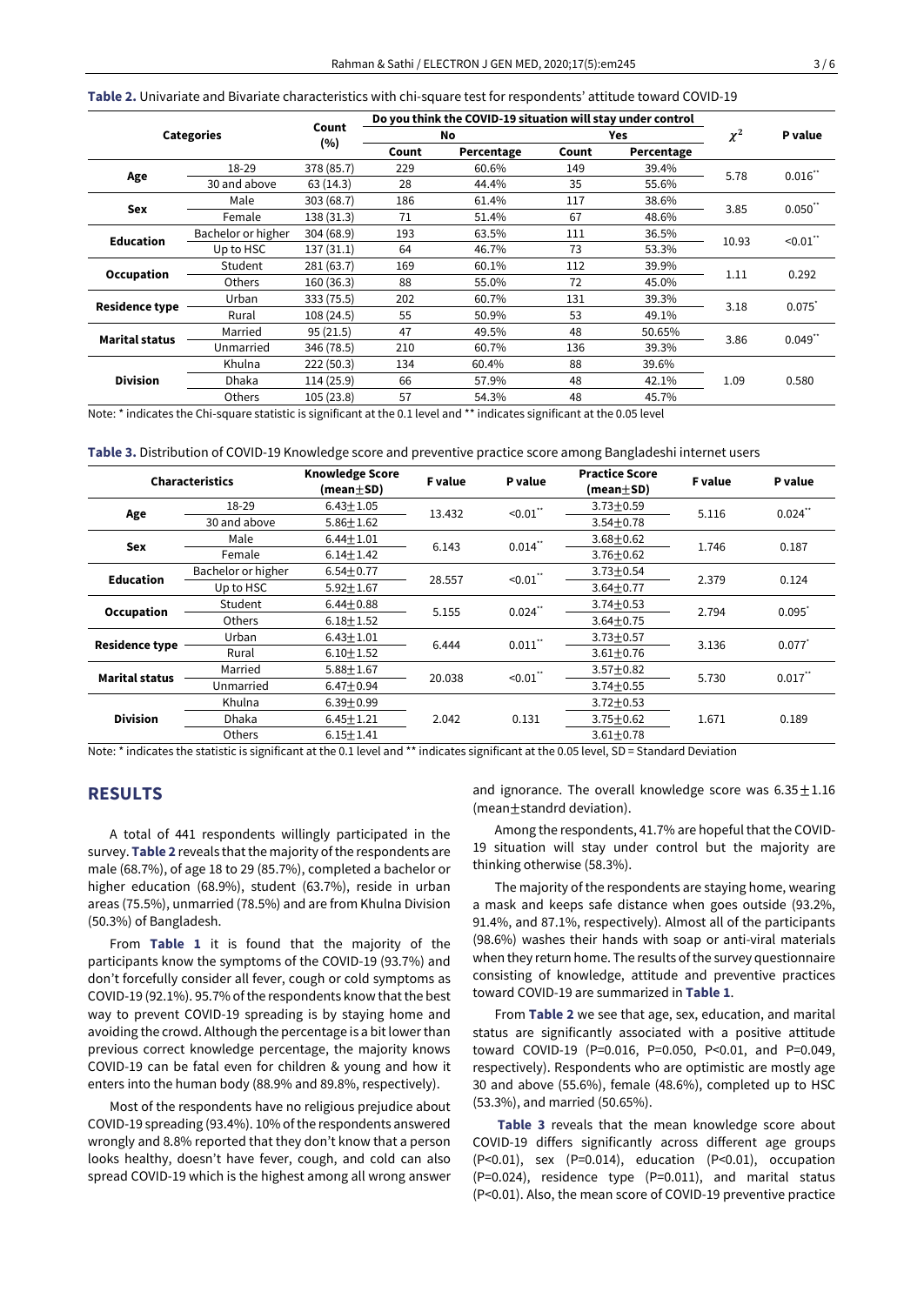| <b>Factors</b>                                |       | <b>Standard Error</b> |        | P value              |
|-----------------------------------------------|-------|-----------------------|--------|----------------------|
| Knowledge score for COVID-19                  |       |                       |        |                      |
| Intercept                                     | 5.111 | 0.175                 | 29.144 | $< 0.01$ "           |
| Marital status (Unmarried vs. married)        | 0.605 | 0.126                 | 4.780  | $< 0.01$ "           |
| Place of residence (Urban vs. Rural)          | 0.274 | 0.121                 | 2.262  | $0.024$ "            |
| Education (Bachelor and higher vs. Up to HSC) | 0.658 | 0.115                 | 5.716  | $< 0.01$ "           |
| Division (Khulna vs. others)                  | 0.200 | 0.106                 | 1.876  | 0.061                |
| <b>Practice score for COVID-19</b>            |       |                       |        |                      |
| Intercept                                     | 3.428 | 0.085                 | 40.318 | $< 0.01$ "           |
| Marital status (Unmarried vs. married)        | 0.193 | 0.072                 | 2.683  | $< 0.01$ "           |
| Education (Bachelor and higher vs. Up to HSC) | 0.122 | 0.064                 | 1.899  | $0.058$ <sup>*</sup> |
| Sex (Female vs. male)                         | 0.127 | 0.065                 | 1.960  | 0.051                |

**Table 4.** Multiple linear regression output showing factors significantly related to higher COVID-19 knowledge score and preventive practice score using the backward Likelihood Ratio method

Note: \* indicates the statistic is significant at the 0.1 level and \*\* indicates significant at the 0.05 level

**Table 5.** Logistic regression output showing factors significantly related to the attitude that COVID-19 will be under control and different practices toward COVID-19 using the stepwise backward Likelihood Ratio method

|                       |                                                                                        | <b>Estimates</b>                                      |            |                           |                   | 95% C.I. for AOR  |  |  |  |
|-----------------------|----------------------------------------------------------------------------------------|-------------------------------------------------------|------------|---------------------------|-------------------|-------------------|--|--|--|
| <b>Categories</b>     |                                                                                        |                                                       | <b>AOR</b> | P value                   | Lower             | Upper             |  |  |  |
|                       | Attitude: The COVID-19 situation will stay under control                               |                                                       |            |                           |                   |                   |  |  |  |
|                       | 18-29 (RC)                                                                             |                                                       |            |                           |                   |                   |  |  |  |
| Age                   | 30 and above                                                                           | .675                                                  | 1.96       | $0.016$ "                 | 1.13              | 3.41              |  |  |  |
| Sex                   | Male (RC)                                                                              |                                                       |            |                           |                   |                   |  |  |  |
|                       | Female                                                                                 | .374                                                  | 1.45       | $0.084$ <sup>*</sup>      | 1.02 <sup>a</sup> | 2.08 <sup>a</sup> |  |  |  |
| <b>Education</b>      | Bachelor & higher (RC)                                                                 |                                                       |            |                           |                   |                   |  |  |  |
|                       | Up to HSC                                                                              | .609                                                  | 1.84       | $< 0.01$ "                | 1.21              | 2.80              |  |  |  |
|                       | Urban (RC)                                                                             |                                                       |            |                           |                   |                   |  |  |  |
| <b>Residence type</b> | Rural                                                                                  | .436                                                  | 1.55       | $0.059$ <sup>*</sup>      | 1.06 <sup>a</sup> | 2.26 <sup>a</sup> |  |  |  |
|                       | Constant                                                                               | $-.855$                                               | .43        | $\leq 0.01$ <sup>**</sup> |                   |                   |  |  |  |
|                       |                                                                                        | Practice 1: Staying home during the lockdown          |            |                           |                   |                   |  |  |  |
|                       | 30 and above (RC)                                                                      |                                                       |            |                           |                   |                   |  |  |  |
| Age                   | 18-29                                                                                  | 1.592                                                 | 4.92       | $< 0.01$ "                | 2.40              | 9.90              |  |  |  |
|                       | Knowledge score                                                                        | .548                                                  | 1.73       | $\leq 0.01$               | 1.43              | 2.09              |  |  |  |
|                       |                                                                                        | Practice 3: Wearing masks when going outside the home |            |                           |                   |                   |  |  |  |
|                       | Knowledge score                                                                        | .435                                                  | 1.54       | $-0.01$ "                 | 1.25              | 1.77              |  |  |  |
|                       | Practice 4: Maintaining safe distance with people (3 feet) when going outside the home |                                                       |            |                           |                   |                   |  |  |  |
|                       | Male (RC)                                                                              |                                                       |            |                           |                   |                   |  |  |  |
| Sex                   | Female                                                                                 | .726                                                  | 2.07       | $0.040$ <sup>**</sup>     | 1.16              | 3.69              |  |  |  |

Note: C.I. = Confidence Interval, AOR= Adjusted Odds Ratio, RC= reference category, \* indicates the statistic is significant at the 0.1 level, \*\* indicates significant at the 0.05 level, and <sup>a</sup> indicates 90% confidence interval

varies across different age groups (P=0.024) and marital status (P=0.017). From the linear regression analysis, we see that the marital status of unmarried (vs. married,  $\beta$  = 0.605; P<0.01), bachelor or higher education (vs. up to HSC,  $\beta$ =0.658; P<0.01) and urban residence type (vs. rural,  $\beta$  = 0.274; P=0.024) are significantly associated with higher knowledge score (**Table 4**). Also, the marital status of unmarried (vs. married,  $\beta$ =0.193; P<0.01) is significantly associated with higher preventive practice score (PPS) (**Table 4**).

**Table 5** demonstrates that, respondent of age 30 and above are more optimistic (Adjusted Odds Ratio [AOR] =1.96, 95% Confidence Interval [CI], 1.13 to 3.41; P=0.016) compared to respondent of age 18-29. A respondent who completed up to HSC is 1.84 (95% CI, 1.21 to 2.80; P<0.01) times more optimistic compared to bachelor or higher educated respondent. Respondent of age group 18-29 are more likely to stay home (AOR=4.92, 95% CI, 2.40 to 9.90; P<0.01) compared to 30 and above age group. For 1 unit change in the knowledge score the likelihood of staying home and wearing mask increases by 1.73 (95% CI, 1.43 to 2.09; P<0.01) and 1.54 (95% CI, 1.25 to 1.77; P<0.01) times respectively. It is seen that females are more likely to maintain a safe distance (3 feet) when going outside

compared to males with AOR=2.07 (95% CI, 1.16 to 3.69;  $P=0.04$ 

Additionally, the Spearman correlation test showed a positive correlation between the COVID-19 knowledge score and PPS (r=0.291, P <0.01). The finding implies higher the knowledge score about COVID-19 the higher the PPS; lower the knowledge score the lower the PPS. So a good knowledge is important for a better practice toward COVID-19.

## **DISCUSSION**

From the most recent available information, this is so far the maiden study to investigate knowledge, attitude and preventive practices toward COVID-19 in Bangladesh. The study is dominated by the male (68.7%) and well educated (68.9%) respondents where the overall correct knowledge is 63.3% and complete practice prevalence is 76.9%.

We have found that most of the respondents have a negative attitude toward COVID-19 situation control. A possible explanation of this type of attitude can be due to the rapid spreading of the disease even in developed countries like Italy and the United States of America where over 15 thousand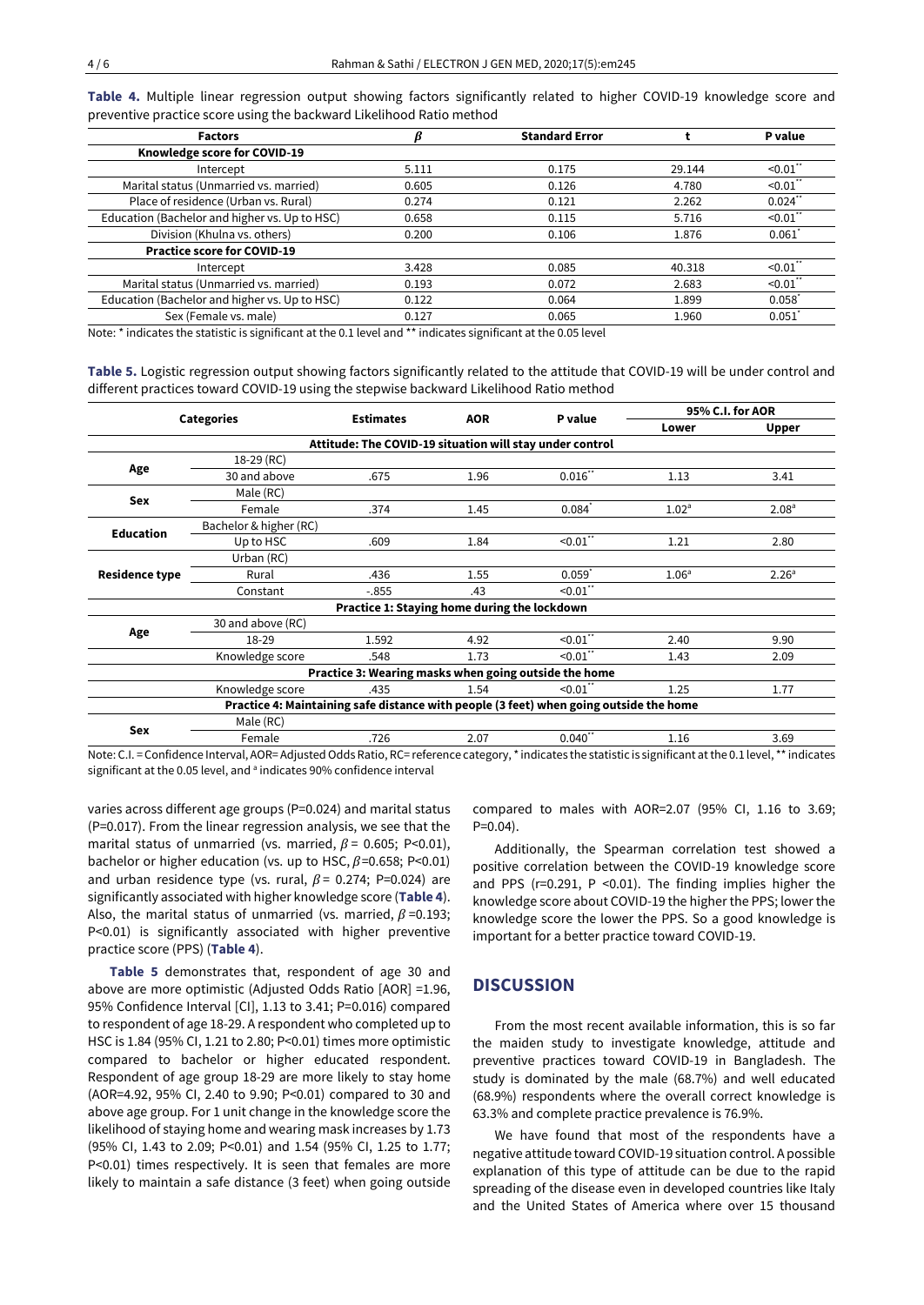death and over 1 lakh total infected cases have been reported (11). This finding coincides with the attitude of respondents of KSA toward MERS-CoV (19), but contradicts the attitude of Chinese (20) and Indian (21) respondents toward COVID-19 and Ebola respectively.

We have seen that young people (age 18-29) are more likely to stay home (preventive practice toward COVID-19) than middle and older (age 30 and above) which was totally reverse against Dengue (22).

This study found knowledge score has a direct association with wearing a mask when going outside and staying home. A study in China reported a similar association between knowledge score and wearing masks (20). This study reports the knowledge score significantly varies with different age groups, gender, education, occupation, marital status and residence type which partially coincides with previous studies (20,23).

We found that overall higher knowledge score is associated with higher preventive practices toward COVID-19, a similar association between the knowledge about the disease and preventive practices were reported in KSA on MERS-CoV (19), Pakistan on Dengue (22) (a viral disease), and in China (20) on COVID-19. Countries like Nicaragua (24) and the Philippines (25) have already taken an initiative to increase the spreading of knowledge to prevent infectious disease and its transmission.

In conclusion, we believe that the study will inspire the healthcare authorities, and media to spread more COVID-19 related accurate knowledge which ultimately results in better preventive practices toward COVID-19. Since no proven medicine is invented yet, so the best way is to minimize the spreading by maximizing knowledge and preventive practices toward COVID-19.

## **ACKNOWLEDGEMENT**

The authors are grateful to all respondents for their voluntary participation in the study.

### **REFERENCES**

- 1. Spagnuolo G, De Vito D, Rengo S, Tatullo M. COVID-19 Outbreak: An Overview on Dentistry. 2020: 2094. <https://doi.org/10.3390/ijerph17062094> PMid:32235685 PMCid:PMC7143628
- 2. Chen N, Zhou M, Dong X, Qu J, et al. Epidemiological and clinical characteristics of 99 cases of 2019 novel coronavirus pneumonia in Wuhan, China: a descriptive study. The Lancet. 2020 Feb 15;395(10223):507-13. [https://doi.org/10.1016/S0140-6736\(20\)30211-7](https://doi.org/10.1016/S0140-6736(20)30211-7)
- 3. Novel CP. The epidemiological characteristics of an outbreak of 2019 novel coronavirus diseases (COVID-19) in China. Zhonghua liu xing bing xue za zhi= Zhonghua liuxingbingxue zazhi. 2020 Feb 17;41(2):145. Available at: <https://cdn.onb.it/2020/03/COVID-19.pdf.pdf>
- 4. World Health Organization. Clinical management of severe acute respiratory infection (SARI) when COVID-19 disease is suspected: interim guidance, 13 March 2020. World Health Organization; 2020. Available at: [https://apps.who.int/](https://apps.who.int/iris/bitstream/handle/10665/331446/WHO-2019-nCoV-clinical-2020.4-chi.pdf) [iris/bitstream/handle/10665/331446/WHO-2019-nCoV](https://apps.who.int/iris/bitstream/handle/10665/331446/WHO-2019-nCoV-clinical-2020.4-chi.pdf)[clinical-2020.4-chi.pdf](https://apps.who.int/iris/bitstream/handle/10665/331446/WHO-2019-nCoV-clinical-2020.4-chi.pdf)
- 5. Malik M, Elkholy AA, KhanW,Hassounah S, et al. Middle East respiratory syndrome coronavirus: current knowledge and future considerations. EMHJ-Eastern Mediterranean Health Journal. 2016;22(7):533-42. [https://doi.org/](https://doi.org/10.26719/2016.22.7.533) [10.26719/2016.22.7.533](https://doi.org/10.26719/2016.22.7.533)
- 6. Meng L, Hua F, Bian Z. Coronavirus disease 2019 (COVID-19): emerging and future challenges for dental and oral medicine. Journal of Dental Research. 2020 Mar 12:0022034520914246. [https://doi.org/10.1177/002203452](https://doi.org/10.1177/0022034520914246) [0914246](https://doi.org/10.1177/0022034520914246) PMid:32162995 PMCid:PMC7140973
- 7. Peng X, Xu X, Li Y, Cheng L, Zhou X, Ren B. Transmission routes of 2019-nCoV and controls in dental practice. International Journal of Oral Science. 2020 Mar 3;12(1):1-6. <https://doi.org/10.1038/s41368-020-0075-9> PMid:32127517 PMCid:PMC7054527
- 8. Islam MD. COVID-19 and Bangladesh: A study of the public perception on the measures taken by the government. <https://doi.org/10.13140/RG.2.2.30042.49608>
- 9. World Health Organization. WHO Director-General's opening remarks at the media briefing on COVID-19-11 March 2020. Geneva, Switzerland. 2020 Mar. Available at: [https://www.who.int/dg/speeches/detail/who-director](https://www.who.int/dg/speeches/detail/who-director-general-s-opening-remarks-at-the-media-briefing-on-covid-19---11-march-2020)[general-s-opening-remarks-at-the-media-briefing-on](https://www.who.int/dg/speeches/detail/who-director-general-s-opening-remarks-at-the-media-briefing-on-covid-19---11-march-2020)[covid-19---11-march-2020](https://www.who.int/dg/speeches/detail/who-director-general-s-opening-remarks-at-the-media-briefing-on-covid-19---11-march-2020)
- 10. Hossain A, Rana J, Benzadid S, Ahsan GU. Covid-19 and Bangladesh. 2020 March [https://doi.org/10.13140/](https://doi.org/10.13140/RG.2.2.33293.08161) [RG.2.2.33293.08161](https://doi.org/10.13140/RG.2.2.33293.08161)
- 11. Worldometers.info, Dover, Delaware, U.S.A [cited 13 April 2020]. Available at: [http://www.worldometers.info/](http://www.worldometers.info/coronavirus/#countries) [coronavirus/#countries](http://www.worldometers.info/coronavirus/#countries)
- 12. Wu Z, McGoogan JM. Characteristics of and important lessons from the coronavirus disease 2019 (COVID-19) outbreak in China: summary of a report of 72 314 cases from the Chinese Center for Disease Control and Prevention. Jama. 2020 Feb 24. [https://doi.org/10.1001/](https://doi.org/10.1001/jama.2020.2648) [jama.2020.2648](https://doi.org/10.1001/jama.2020.2648) PMid:32091533
- 13. Vince G. The world's largest refugee camp prepares for covid-19. Bmj. 2020 Mar 26;368. [https://doi.org/10.1136/](https://doi.org/10.1136/bmj.m1205) [bmj.m1205](https://doi.org/10.1136/bmj.m1205) PMid:32217520
- 14. World Health Organization (WHO) Coronavirus disease (COVID-2019) situation reports-6, 2020 [cited 12 April 2020]. Available at: [https://www.who.int/bangladesh/emergen](https://www.who.int/bangladesh/emergencies/coronavirus-disease-(covid-19)-update/coronavirus-disease-(covid-2019)-bangladesh-situation-reports) [cies/coronavirus-disease-\(covid-19\)-update/coronavirus](https://www.who.int/bangladesh/emergencies/coronavirus-disease-(covid-19)-update/coronavirus-disease-(covid-2019)-bangladesh-situation-reports)[disease-\(covid-2019\)-bangladesh-situation-reports](https://www.who.int/bangladesh/emergencies/coronavirus-disease-(covid-19)-update/coronavirus-disease-(covid-2019)-bangladesh-situation-reports)
- 15. Heymann DL, Shindo N. COVID-19: what is next for public health?. The Lancet. 2020 Feb 22;395(10224):542-5. [https://doi.org/10.1016/S0140-6736\(20\)30374-3](https://doi.org/10.1016/S0140-6736(20)30374-3)
- 16. World Health Organization. Rational use of personal protective equipment for coronavirus disease ( COVID-19) and considerations during severe shortages: interim guidance, 6 April 2020. World Health Organization; 2020. Available at: [https://apps.who.int/iris/bitstream/handle/](https://apps.who.int/iris/bitstream/handle/10665/331215/WHO-2019-nCov-IPCPPE_use-2020.1-eng.pdf) [10665/331215/WHO-2019-nCov-IPCPPE\\_use-2020.1-eng.](https://apps.who.int/iris/bitstream/handle/10665/331215/WHO-2019-nCov-IPCPPE_use-2020.1-eng.pdf) [pdf](https://apps.who.int/iris/bitstream/handle/10665/331215/WHO-2019-nCov-IPCPPE_use-2020.1-eng.pdf)
- 17. World Health Organization. Advice on the use of masks in the community, during home care and in health care settings in the context of the novel coronavirus (2019-nCoV) outbreak: interim guidance. Available at: [https://apps.who.int/iris/bitstream/handle/10665/331215/](https://apps.who.int/iris/bitstream/handle/10665/331215/WHO-2019-nCov-IPCPPE_use-2020.1-eng.pdf) [WHO-2019-nCov-IPCPPE\\_use-2020.1-eng.pdf](https://apps.who.int/iris/bitstream/handle/10665/331215/WHO-2019-nCov-IPCPPE_use-2020.1-eng.pdf)
- 18. World Health Organization (WHO). Coronavirus disease (COVID-19) advice for the public. [cited 12 April 2020]. Available at: [https://www.who.int/emergencies/diseases/](https://www.who.int/emergencies/diseases/novel-coronavirus-2019/advice-for-public) [novel-coronavirus-2019/advice-for-public](https://www.who.int/emergencies/diseases/novel-coronavirus-2019/advice-for-public)